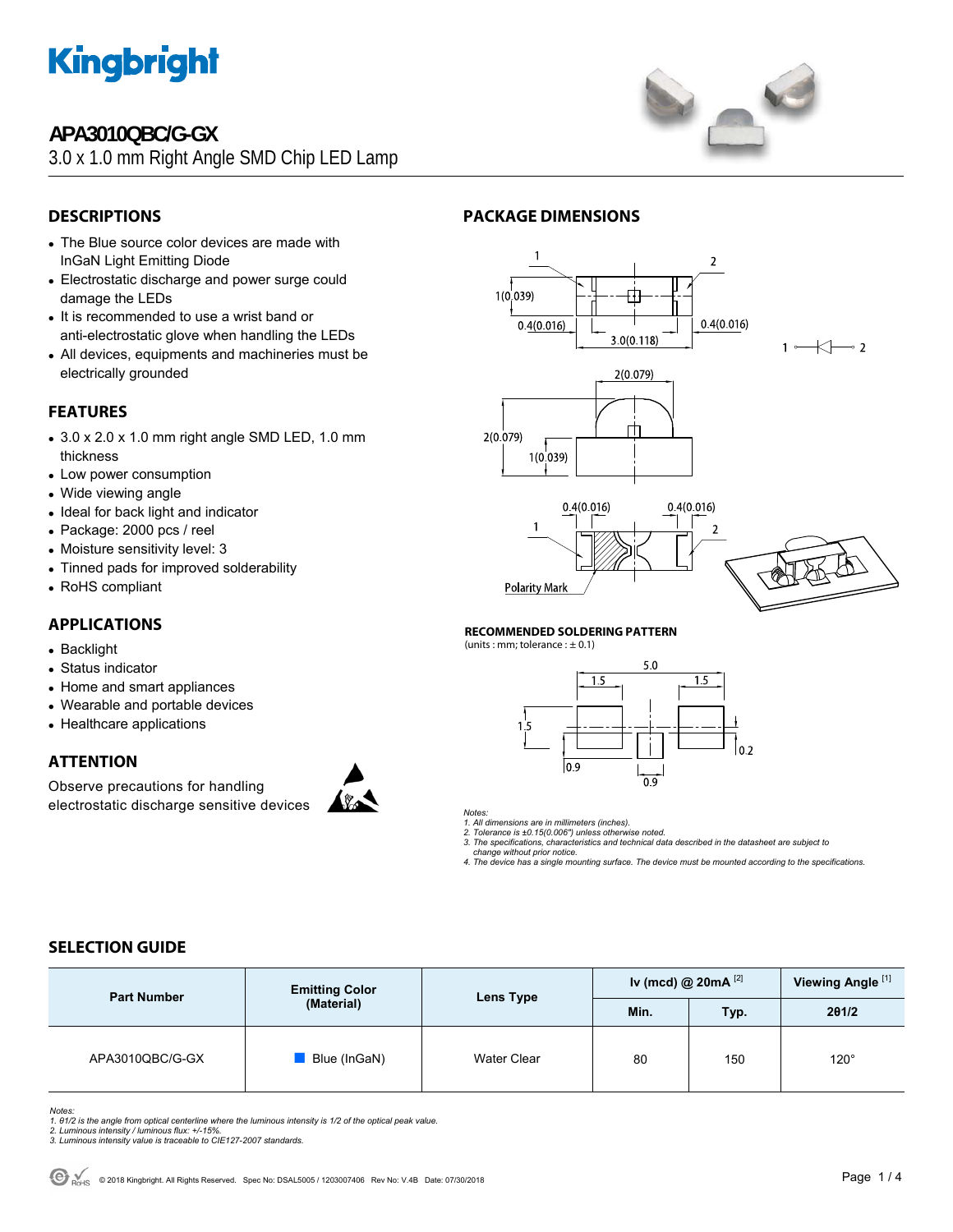# **Kingbright**

#### **ELECTRICAL / OPTICAL CHARACTERISTICS at T<sub>A</sub>=25°C**

| <b>Parameter</b>                                         |                            |                       | Value                    |                          | <b>Unit</b> |
|----------------------------------------------------------|----------------------------|-----------------------|--------------------------|--------------------------|-------------|
|                                                          | Symbol                     | <b>Emitting Color</b> | Typ.                     | Max.                     |             |
| Wavelength at Peak Emission $I_F$ = 20mA                 | $\lambda_{\rm peak}$       | <b>Blue</b>           | 461                      | $\overline{\phantom{a}}$ | nm          |
| Dominant Wavelength $I_F = 20 \text{mA}$                 | $\lambda_{\text{dom}}$ [1] | <b>Blue</b>           | 465                      | $\overline{\phantom{a}}$ | nm          |
| Spectral Bandwidth at 50% $\Phi$ REL MAX<br>$I_F = 20mA$ | Δλ                         | <b>Blue</b>           | 25                       | $\overline{\phantom{a}}$ | nm          |
| Capacitance                                              | С                          | <b>Blue</b>           | 100                      | $\overline{\phantom{a}}$ | pF          |
| Forward Voltage $I_F = 20mA$                             | $V_F$ <sup>[2]</sup>       | <b>Blue</b>           | 3.3                      | 4.0                      | v           |
| Reverse Current ( $V_R$ = 5V)                            | l <sub>R</sub>             | <b>Blue</b>           | $\overline{\phantom{a}}$ | 50                       | uA          |

*Notes:* 

1. The dominant wavelength (λd) above is the setup value of the sorting machine. (Tolerance λd : ±1nm. )<br>2. Forward voltage: ±0.1V.<br>3. Wavelength value is traceable to CIE127-2007 standards.<br>4. Excess driving current and /

## **ABSOLUTE MAXIMUM RATINGS at T<sub>A</sub>=25°C**

| <b>Parameter</b>                        | Symbol                  | Value          | Unit        |
|-----------------------------------------|-------------------------|----------------|-------------|
| Power Dissipation                       | $P_D$                   | 120            | mW          |
| Reverse Voltage                         | $V_R$                   | 5              | $\vee$      |
| Junction Temperature                    | $T_i$                   | 115            | $^{\circ}C$ |
| <b>Operating Temperature</b>            | $T_{op}$                | $-40$ to $+85$ | $^{\circ}C$ |
| Storage Temperature                     | $T_{\text{stg}}$        | $-40$ to $+85$ | $^{\circ}C$ |
| DC Forward Current                      | IF.                     | 30             | mA          |
| <b>Peak Forward Current</b>             | $I_{FM}$ <sup>[1]</sup> | 150            | mA          |
| Electrostatic Discharge Threshold (HBM) |                         | 250            | $\vee$      |

Notes:<br>1. 1/10 Duty Cycle, 0.1ms Pulse Width.<br>2. Relative humidity levels maintained between 40% and 60% in production area are recommended to avoid the build-up of static electricity – Ref JEDEC/JESD625-A and JEDEC/J-STD-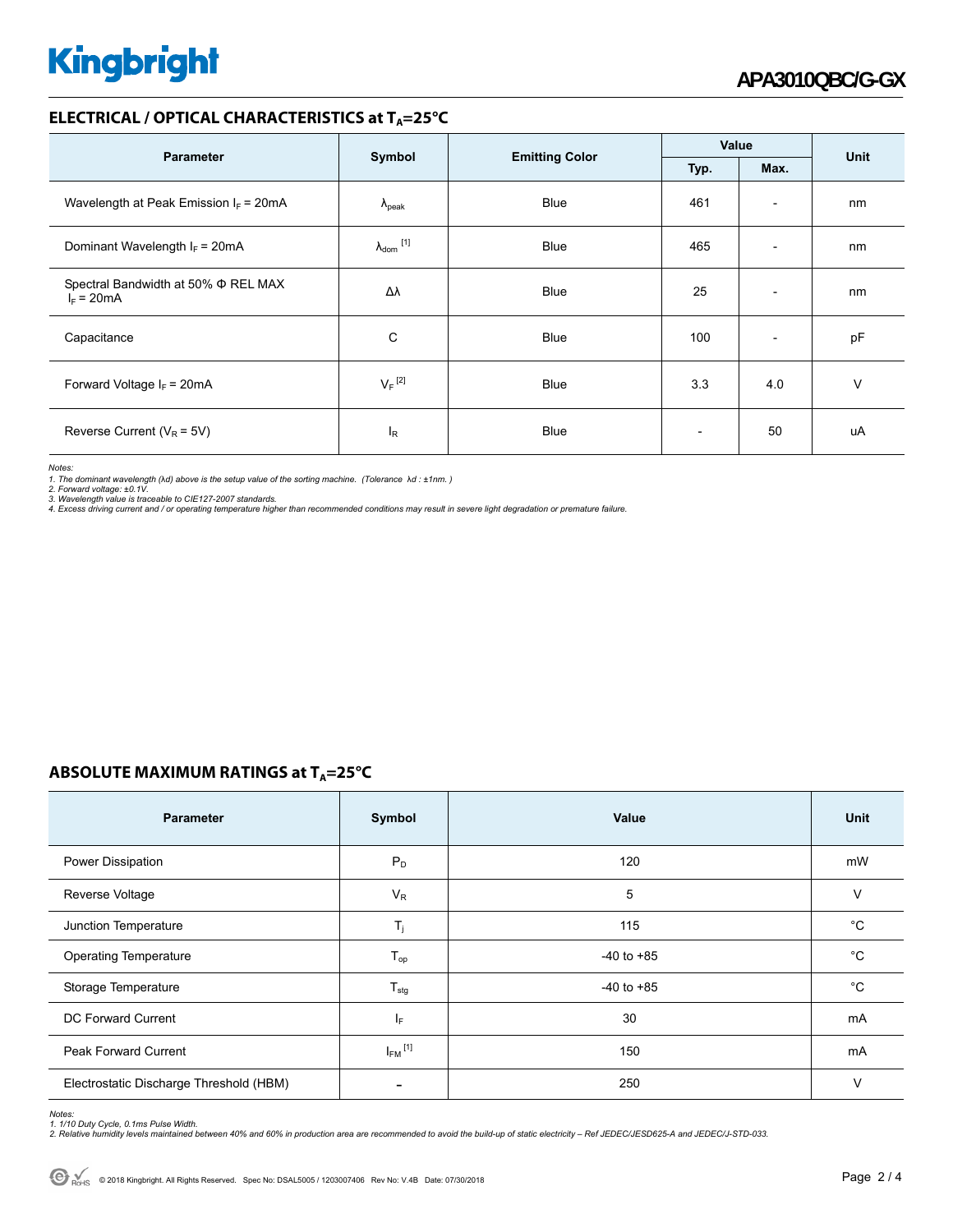# **Kingbright**

#### **TECHNICAL DATA**



#### **SPATIAL DISTRIBUTION**



**BLUE** 



## **Ambient Temperature**



#### **REFLOW SOLDERING PROFILE for LEAD-FREE SMD PROCESS**



#### **TAPE SPECIFICATIONS** (units : mm)



#### **REEL DIMENSION** (units : mm)



*Notes:* 

- 
- 
- 1. Don't cause stress to the LEDs while it is exposed to high temperature.<br>2. The maximum number of reflow soldering passes is 2 times.<br>3. Reflow soldering is recommended. Other soldering methods are not recommended as the